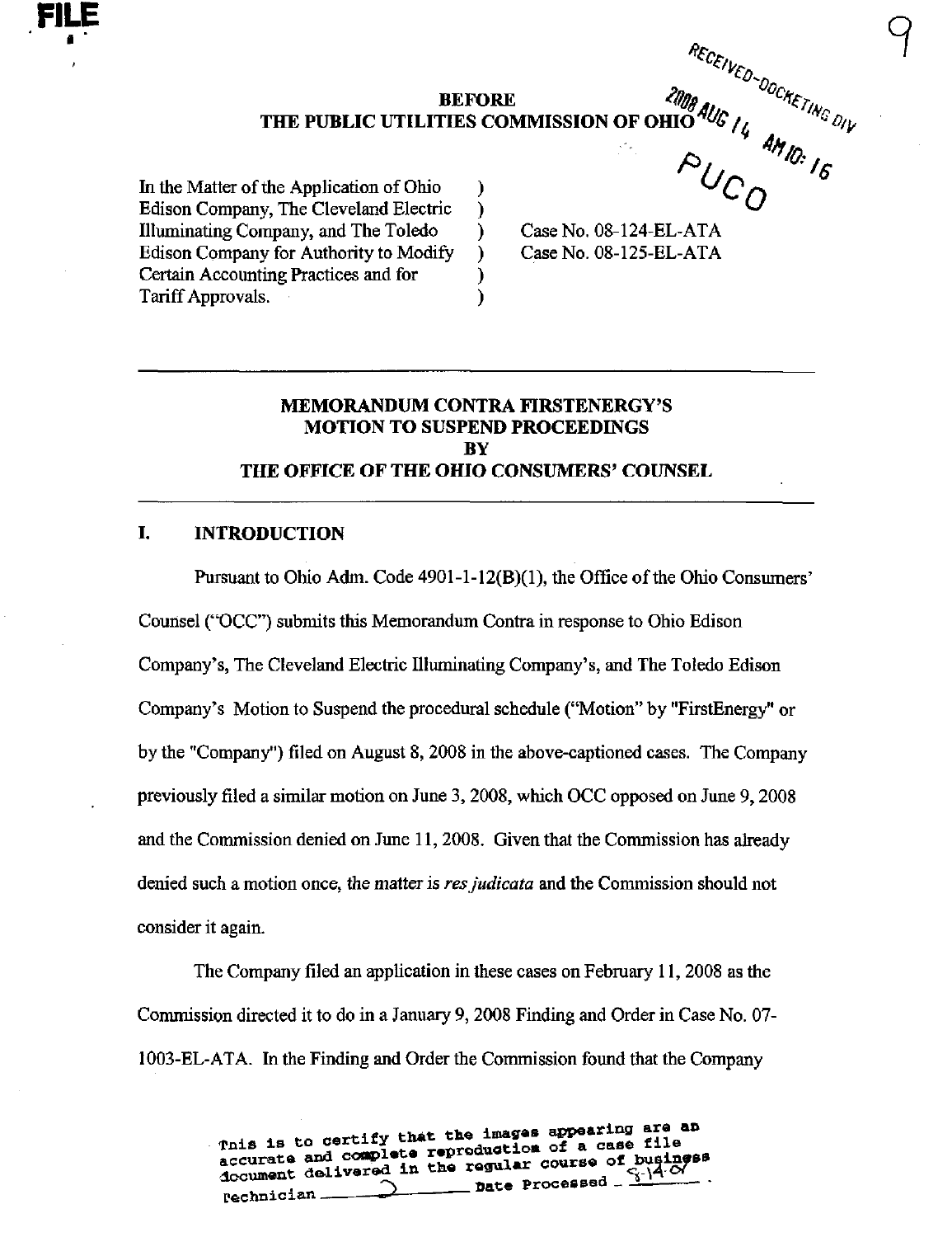should file a separate application for deferred fuel costs that had already been accrued.<sup>1</sup> Additionally, the Commission found that the Company's proposal to recover the deferred fuel costs in one year would cause rates to increase too much.<sup>2</sup> At the time of its application, the Company requested that the recovery mechanism for these cases commence with the first June 2008 billing cycle, and in no event later than the first January 2009 billing cycle, continuing through the date that would allow full recovery of the amounts to be recovered through the rider. $3$ 

The Staff ("Staff") of the Public Utilities Commission of Ohio ("PUCO" or "Commission") subsequently issued a Report ("Staff Report") in the above-captioned cases on June 4,2008. In that Staff Report the Staff recommends that the Company not collect  $$9.1$  million of the approximately  $$200$  million it has applied to collect from customers.

## IL ARGUMENT

## A. The Commission Should Not Suspend the Procedural Schedule in these Cases to Incorporate the Cases Into the Future Electric Security Plan ("ESP") Case.

FirstEnergy states that because SB 221 allows for the recovery of deferred fuel costs, the Commission's consideration of the deferred fuel costs in this case would almost completely overlap with the fuel costs in the electric security plan that FirstEnergy plans

<sup>&</sup>lt;sup>1</sup> In the Matter of the Application of Ohio Edison Company, The Cleveland Electric Illuminating Company, and The Toledo Edison Conpany for Authority to Modify Certain Accounting Practices and for Tariff Approvals. Case Nos. 07-1003-EL-ATA and 07-1004-EL-ATA, Finding and Order (January 9, 2008)("07- 1003 Finding and Order") at 3.

 $2$  Id.

 $<sup>3</sup>$  Id. Application at 1.</sup>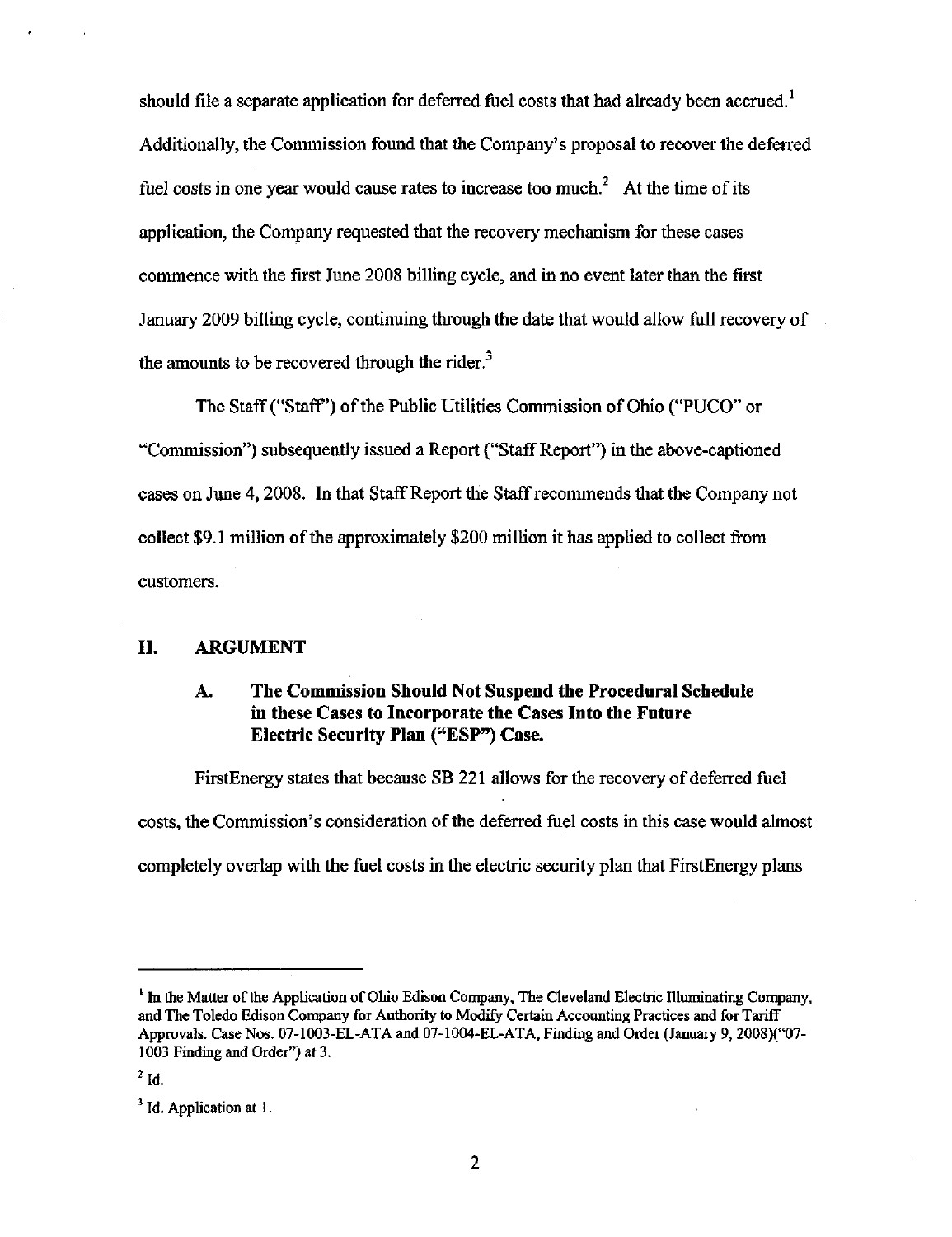to file under SB 221. The fuel costs under consideration in this case are those incurred during 2006 and  $2007<sup>4</sup>$ 

The ESPs are described by the General Assembly in R.C. 4928.143(B).

An electric security plan shall include provisions relating to the supply and pricing of electric generation service \* \* \*

(2) The plan may provide for or include, without limitation any of the following:

(a) Automatic recovery of any of the following costs of the electric distribution utility, provided the cost is prudently incurred: the cost of fuel used to generate the electricity supplied under the offer \* \* \*

Although the ESP proceeding that FirstEnergy intends to initiate may address fuel costs, the General Assembly did not contemplate that ESP proceedings would review the prudence of costs incurred before the ESP was submitted. Rather the ESP proceeding will address the plan that an electric distribution utility ("EDU") proposes that may allow the EDU to collect fuel costs from customers. Thus, the ESP is prospective in nature and does not contemplate recovery of fuel costs that existed prior to the promulgation of the legislation. The prudence of fuel costs incurred after the effective date of the legislation would be evaluated under the plan that will be approved by the Commission in the ESP proceeding.

R.C. 4928.141(A) directs the utility to provide consumers a "standard service offer of all competitive retail electric services necessary to maintain essential electric service to consumers." This is similar to the rate stabilization plans ("RSP") established under R.C. 4928.14(A), which provided: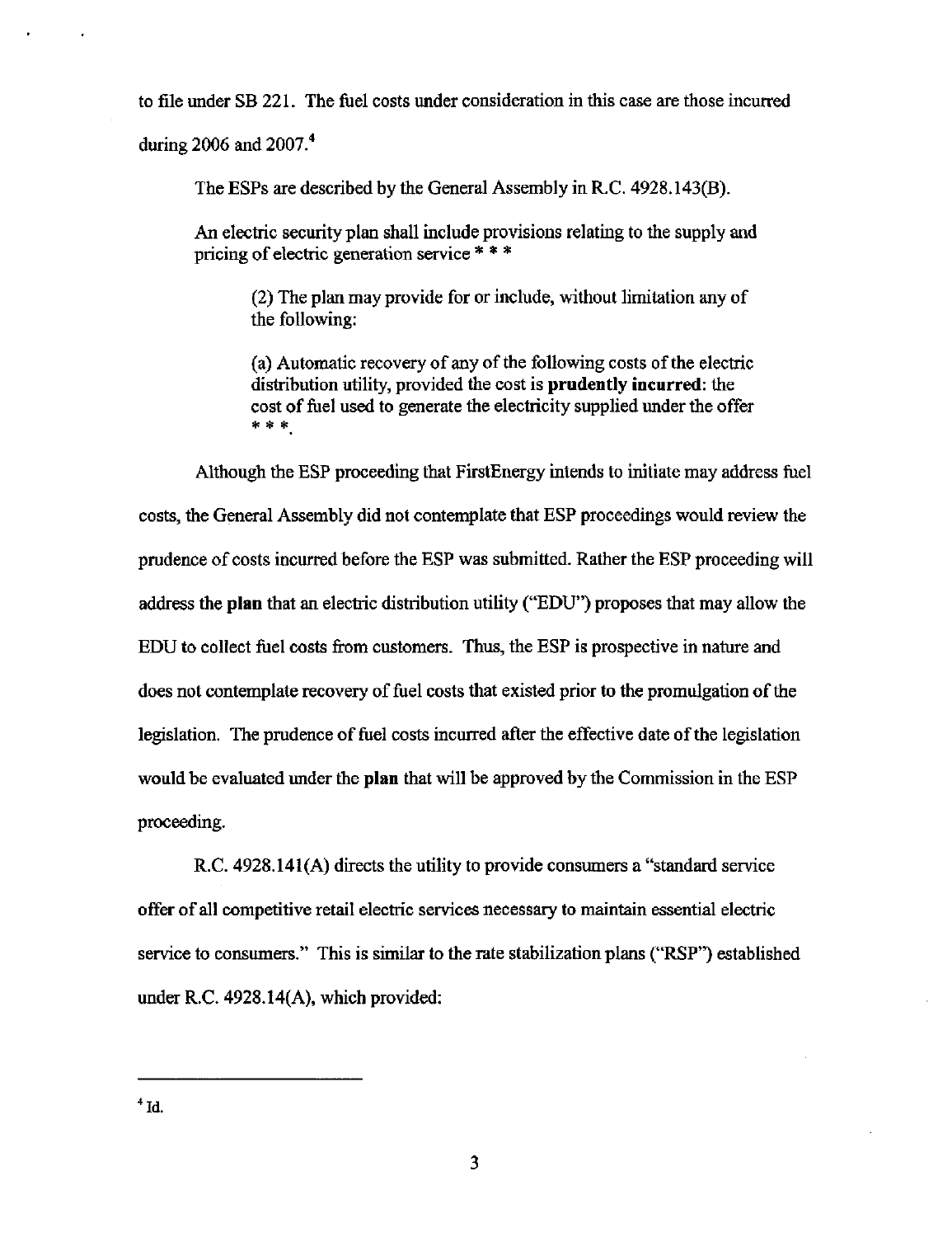An electric distribution utility in this state shall provide consumers on a comparable and nondiscriminatory basis within its certified territory, a market based standard service offer.

In ordering the electric distribution utilities in Ohio to file rate stabilization plans

the Commission stated:

The Commission is concerned that the competitive retail market for electric generation has not developed as rapidly as was anticipated when it issued its opinion and order [in] the ETP case. We have previously stated that we encourage electric utilities to consider the establishment of plans which will stabilize prices following the termination of their MDPs, and will allow additional time for competitive electric markets to grow. $<sup>5</sup>$ </sup>

When the Commission approved FirstEnergy's RSP filing it did not establish the prudence of FirstEnergy's fuel prociuement costs. Instead, that proceeding was deferred to these cases and 08-1003-EL-UNC. Just as the FirstEnergy RSP filing did not set fuel rates, neither should its ESP proceeding. In accordance with the laws, the ESP proceeding should only establish a plan and a procedure for determining the prudence of fuel costs which will later be subject to audit, verification and potentially, refund.. Accordingly, the current fuel deferral case will not be over-lapping with the ESP proceeding and should not be suspended to be incorporated into the ESP case.

B. The Commission Should Not Eliminate the Record Already Established in these Cases If It Grants FirstEnergy's Motion to Suspend Because The Staff And Other Parties Have Already Invested Significant Time and Effort In These Cases and Judicial Economy Requires That the Record Be Retained.

Many parties have already invested time and effort in these cases and these cases should not be suspended in a manner that would waste that time and effort.

 $\frac{1}{2}$  In the Matter of the Application of the Cincinnati Gas & Electric Company to Modify Its Nonresidential Generation Rates to Provide for Market-Based Standard Service Offer Pricing and to Establish an Alternative Competitive-Bid Service Rate Opinion Subsequent io the Market Development Period. Case No. 03-93-EL-ATA, Entry (December 9, 2003) at 5.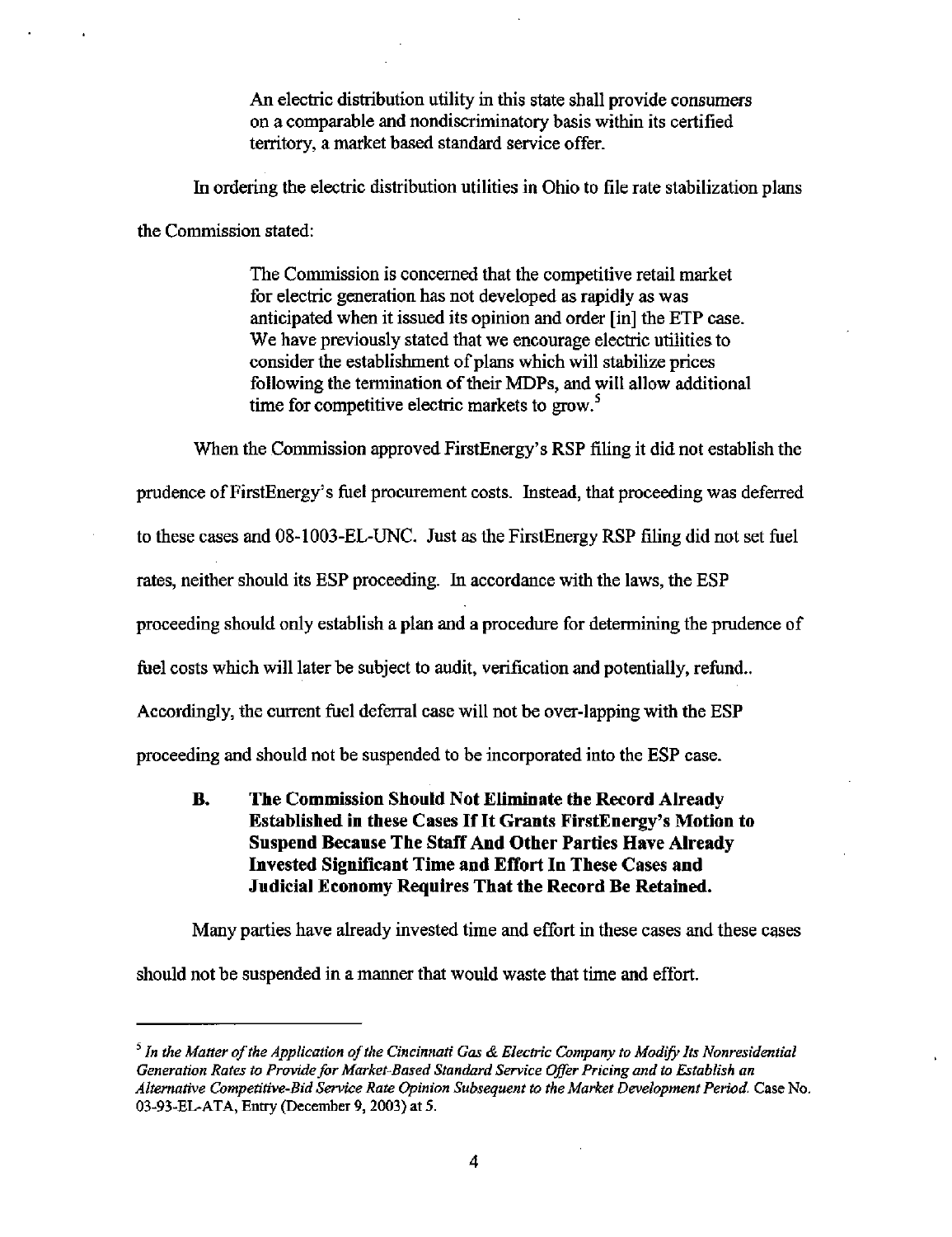Rather, the Commission should not suspend these cases. However, in the event of a suspension, the PUCO should retain the record that has already been made in these cases and incorporate it into the record that the Commission will establish for a later case.

Already, Constellation New Energy and Integrys Energy Services,^ Ohio Partners for Affordable Energy,<sup>7</sup> Ohio Energy Group, $^8$  Nucor Steel Marion, Inc., $^9$  the Industrial Users of Ohio<sup>10</sup> and OCC<sup>11</sup> have intervened in this case. Additionally the Ohio Energy Group filed comments<sup>12</sup> and OCC has conducted discovery. Most significantly, the Staff has already audited the 2006 and 2007 fuel procurement practices and costs and has made many and substantial recommendations.<sup>13</sup> The efforts and time of the parties, especially those of the Staff, should not be lost through a Commission Entry granting FirstEnergy's Motion to Suspend. Judicial economy<sup>14</sup> requires that if the Commission does grant the Motion to Suspend, it should retain the record of facts already established in these cases and incorporate it into whatever future docket the Commission opens to facilitate FirstEnergy's motion without having to conduct a repetitive investigation of the issues. Moreover, the parties to this case may not be the same in all cases as the parties to the ESP, making consolidation of these matters more cumbersome and burdensome for them.

5

<sup>&</sup>lt;sup>6</sup> Motion to Intervene, March 28, 2008.

<sup>&</sup>lt;sup>7</sup> Motion to Intervene, April 28, 2008.

<sup>\*</sup> Motion to Intervene, February 19, 2008.

<sup>&</sup>lt;sup>9</sup> Motion to Intervene, March 13, 2008.

<sup>&</sup>lt;sup>10</sup> Motion to Intervene, February 13, 2008.

<sup>&</sup>lt;sup>11</sup> Motion to Intervene, February 26, 2008.

<sup>&</sup>lt;sup>12</sup> Motion to Intervene, March 17, 2008.

 $^{13}$  Staff Report, June 4, 2008.

 $^{14}$  Knoop v. Orthopedic Consultants, Slip Copy, 2007 WL879675, Ohio App 12 Dist. 2007 (March 26, 2007; State v. Dunkins, 10 Ohio App. 3d 72 (June 8, 1983).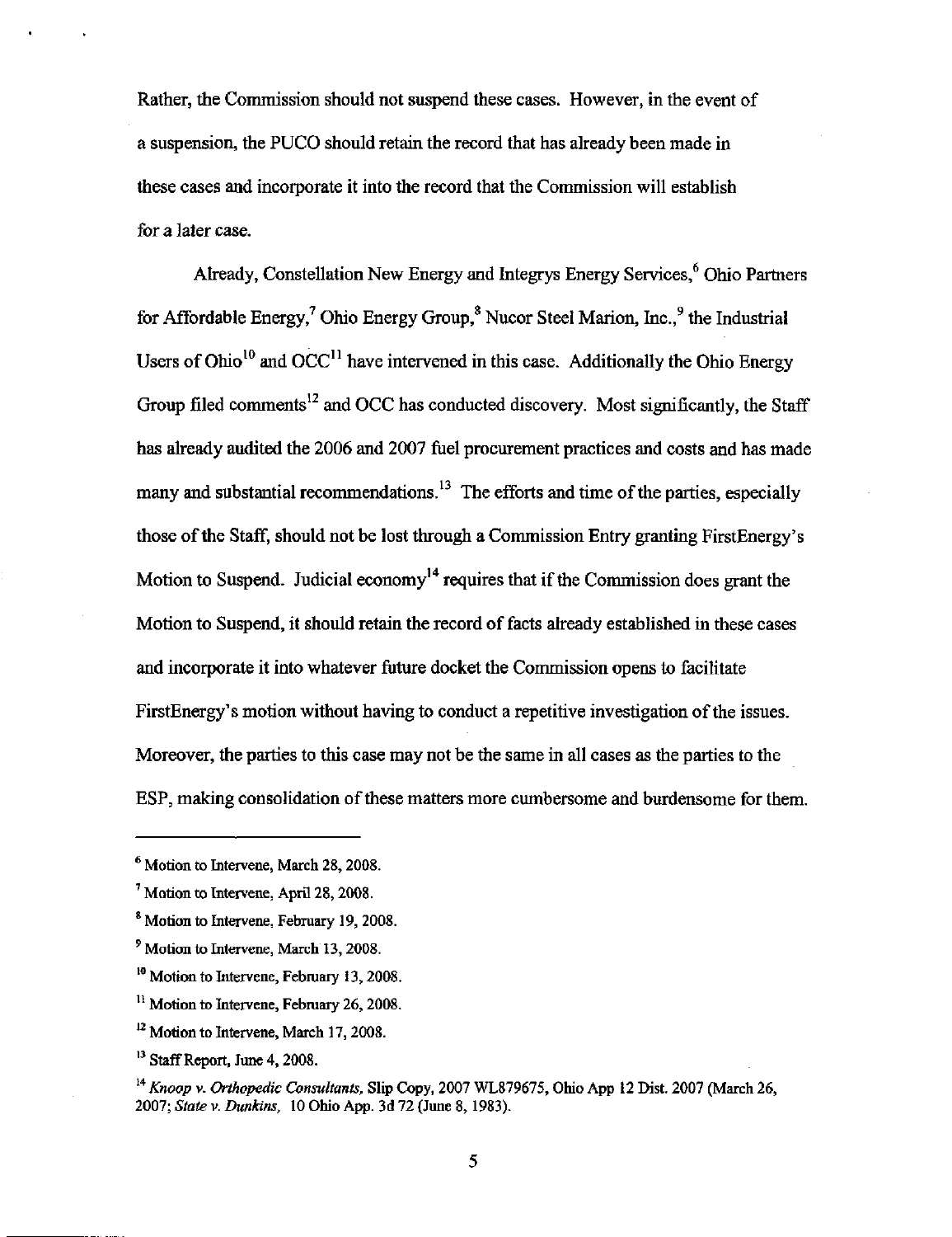In the event that the Commission grants FE's Motion, which OCC urges it not to do, then the Commission should not require the Staff to reinvestigate FirstEnergy's fuel procurement practices but accept the record as it stands with the recommendation for a \$9.1 million reduction. Collateral estoppel would preclude such a re-investigation.<sup>15</sup>

Most importantly, the Commission and the Commission Staff should not consider the Staff recommended \$9.1 miUion reduction in FirstEnergy's collection of fuel costs as a beneficial trade-off in exchange for what FirstEnergy wants in its SSO plan. The reduction of fuel costs in this case has nothing to do whatsoever with what comprises FirstEnergy's SSO on a going forward basis. Accordingly, if the issue is to be consolidated into the SSO case, the issue and the related dollar amounts should be kept separate in both orders by the Commission or stipulations negotiated by the Staff.

### III. CONCLUSION

The Commission should not suspend the review of FirstEnergy's deferred fuel costs in these cases to incorporate the cases into the ESP proceeding because the cases do not overlap the consideration of fuel costs in FirstEnergy's ESP proceeding. Rather, the ESP proceeding will establish a plan for reviewing the prudence of fuel costs. If the Commission does grant FirstEnergy's request to suspend these cases and incorporate them into another future docket, it should retain the record already established in these cases for the sake of judicial economy.

 $^{15}$  Carver v. Mack, Slip copy, 2008 WL 2572752, 2008-Ohio-2911, Ohio App. 5 Dist., (June 11, 2008); Bell V. Ohio State Bd. Of Trustees, Slip Copy, 2007 WL 1640968, 2007-Ohio App. 10 Dist. (June 7, 2007)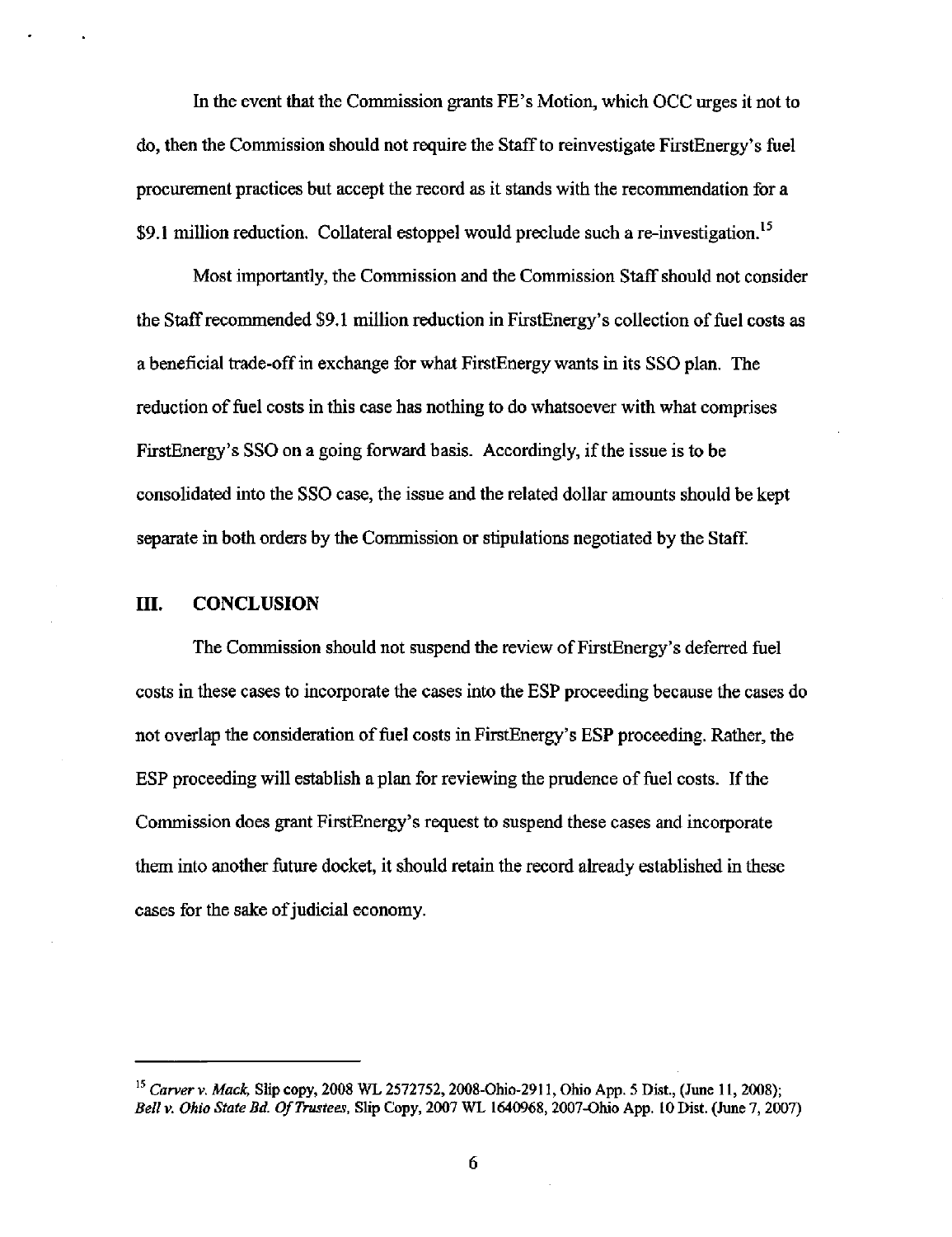Respectfully submitted,

JANINE L. MIGDEN-OSTRANDER CONSUMERS' COUNSEL

 $a - m \cdot n$ 

Ann M. Hotz, Counsel of Record Jacqueline Lake Roberts Assistant Consumers' Counsel

OHIO CONSUMERS' COUNSEL

10 West Broad Street, Suite 1800 Columbus, Ohio 43215-3485 (614) 466-8574 (Telephone) (614) 466-9475 (Facsimile) hotz(ajocc.state.oh.us roberts@occ.state.oh.us

 $\bar{a}$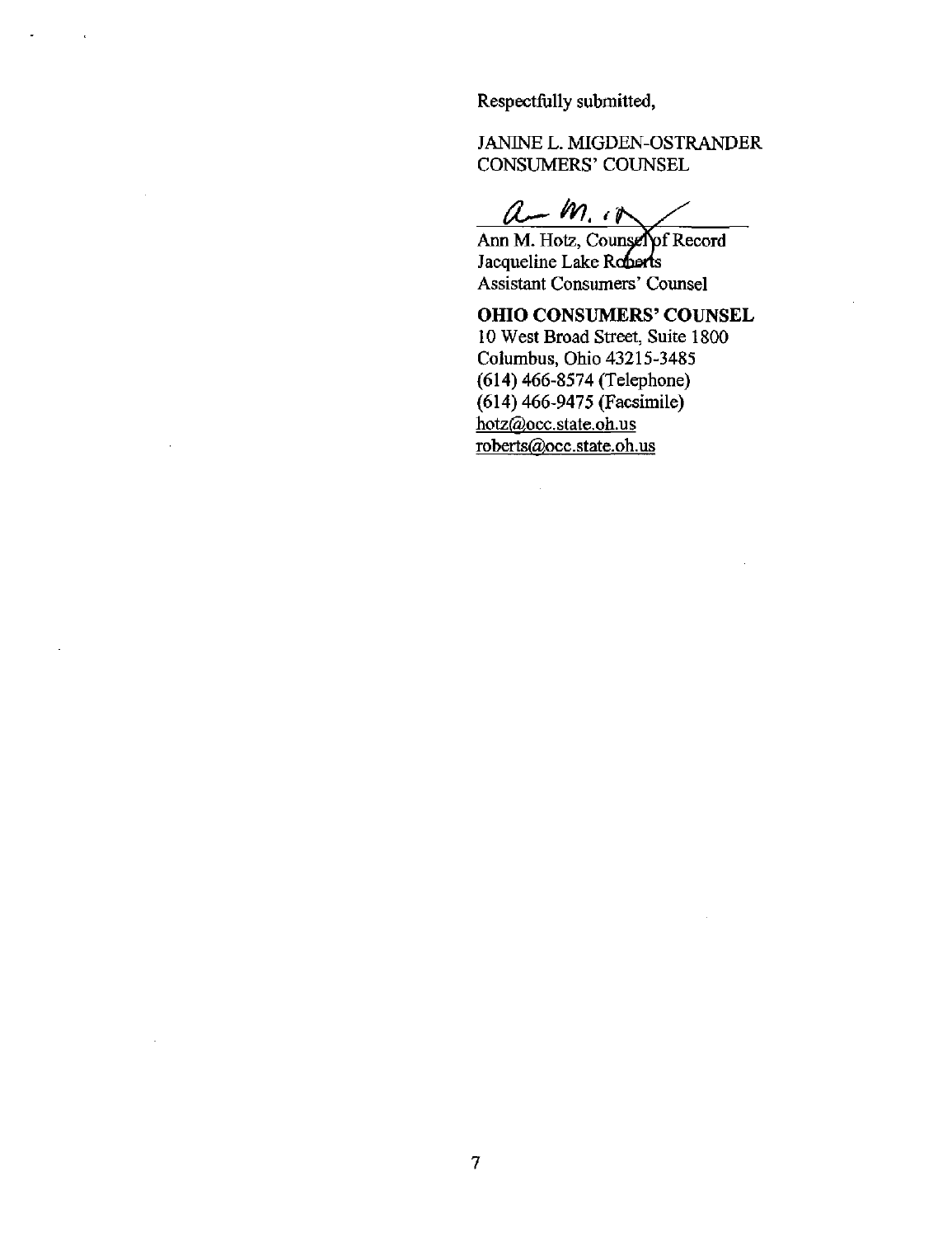#### CERTIFICATE OF SERVICE

I hereby certify that a copy of the foregoing Memorandum Contra of the Office of the Ohio Consumers' Counsel was served via electronic transmission to the persons listed below, on this 14th day of August, 2008.

 $a$  -  $m$ ,  $u$ Ann M. Hotz Assistant Consumers<sup>+</sup>Counsel

#### SERVICE LIST

Thomas McNamee William Wright Attorney General's Office Public Utilities Section 180 East Broad Street, 9<sup>th</sup> Floor Columbus, OH 43215

Samuel C. Rancazzo Lisa G. McAlister Daniel J. Neilsen Joseph M. Clark McNees Wallace & Nurick LLC 21 East State Street, 17<sup>th</sup> Floor Columbus, OH 43215

John W. Bentine Mark S. Yurick, Chester, Willcox & Saxbe LLP 65 East State Street. Suite 1000 Columbus, OH 43215-4213

David C. Rinebolt Colleen L. Mooney Ohio Partners for Affordable Energy 231 West Lima Street P.O. Box 1793 Findlay, OH 45839-1793

David F. Boehm Michael L. Kurtz Boehm, Kurtz & Lowry 36 East Seventh Street, Ste. 1510 Cincinnati, OH 45202

James W. Burk Mark A. Hayden FirstEnergy Service Company 76 South Main Street Akron, OH 44308

Garrett A. Stone Michael K, Lavanga Brickfield, Burchette, Ritts & Stone, P.C. 1025 Thomas Jefferson Street, N.W. 8th Floor, West Tower Washington, D.C. 20007

M. Howard Petricoff Stephen M. Howard Vorys, Sater, Seymour & Pease LLP 52 E. Gay St., P.O. Box 1008 Columbus, OH 43216-1008

8